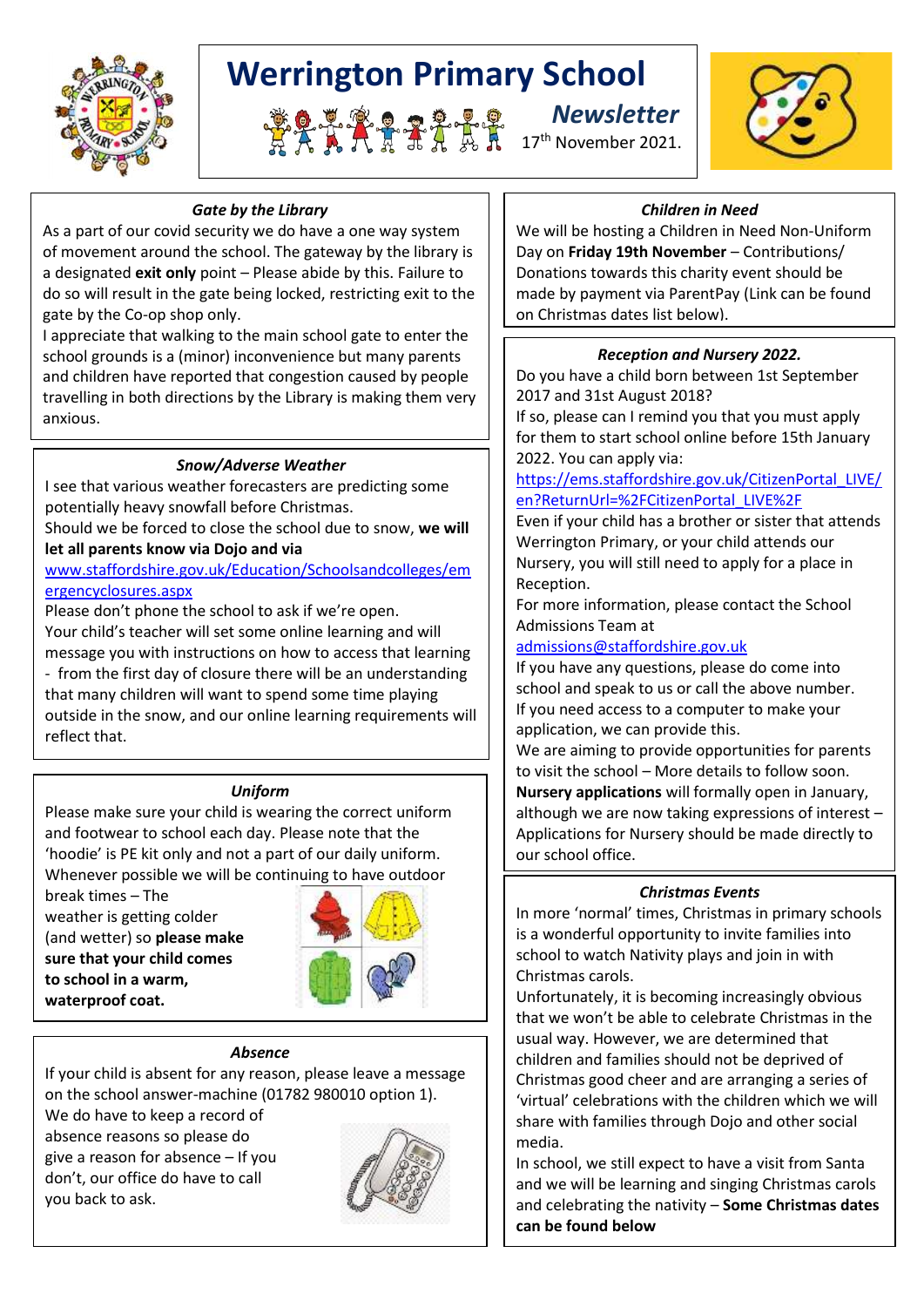| <b>Date</b> | Event                                                                                                 |  |  |
|-------------|-------------------------------------------------------------------------------------------------------|--|--|
| 18/11       | Governors' Resources committee meeting 6 p.m.                                                         |  |  |
| 19/11       | Children in Need non-uniform day. Donate here                                                         |  |  |
| 24/11       | Werrington Connects meeting 2:30 - all welcome.                                                       |  |  |
| 2/12        | PTFA Present room                                                                                     |  |  |
| 4/12        | Werrington Christmas Market at Scout HQ. School choir performing and a school craft stall. 6 – 9 p.m. |  |  |
| 6/12        | Werrington Village Christmas lights switch on. 4 p.m. School choir performing.                        |  |  |
| 7/12        | Magic Show treat for Nursery and Reception pupils in school                                           |  |  |
| 7/12        | Year 4 trip to the Museum                                                                             |  |  |
| 8/12        | Christmas dinner day (pre-orders must be sent in by 26 <sup>th</sup> November)                        |  |  |
| 9/12        | Dick Whittington Pantomime in school for Years $1 - 6$                                                |  |  |
| 10/12       | Christmas Jumper Day - in aid of Dougie Mac/ Donna Louise charity - cash donations to be collected in |  |  |
|             | school.                                                                                               |  |  |
| 13/12       | Special visitor in school - he will be bringing gifts!                                                |  |  |
| 13/12       | Termly reports out to parents                                                                         |  |  |
| 17/12       | <b>END OF TERM</b>                                                                                    |  |  |

All events are also posted on the Events Calendar on the school website which can be found at: <http://www.werringtonprimary.org.uk/events/>



#### *Safeguarding*

For your information: every school must have a designated lead and deputy designated lead officer for safeguarding issues.

Mr. McLauchlan is our designated safeguarding leader and Mrs. Prince and Mrs. Bolton are the deputy designated safeguarding leaders. If you believe that a child is at risk of significant harm or is in need, then please do come to talk to us.

If you feel that you can't do this, then please phone either Staffordshire County Council First Response Team on 0300 111 8007 or Stoke on Trent Children and Young People's Services on 01782 235100. If you feel that a child is in immediate risk of harm, phone 999.

#### *Free School Meals*

If your circumstances have changed you may now qualify for free school meals. Parents can check eligibility via this link:

[https://www.staffordshire.gov.uk/education/Educa](https://www.staffordshire.gov.uk/education/Educational-awards-benefits/FreeSchoolMeals/Overview.aspx) [tional-awards-](https://www.staffordshire.gov.uk/education/Educational-awards-benefits/FreeSchoolMeals/Overview.aspx)

### [benefits/FreeSchoolMeals/Overview.aspx](https://www.staffordshire.gov.uk/education/Educational-awards-benefits/FreeSchoolMeals/Overview.aspx)

Following the link will tell you if you are eligible and it will also alert the school. Please note that this is different from Universal Free Meals which all Infant children receive.

### *Football*

Congratulations to our football team. After a thrilling 3-3 draw with Crescent Primary Academy, the boys went on to win the game on penalties and progress to the next round where they will play St. Teresa's Primary School. Good luck boys. We'll keep you informed on how they get on.